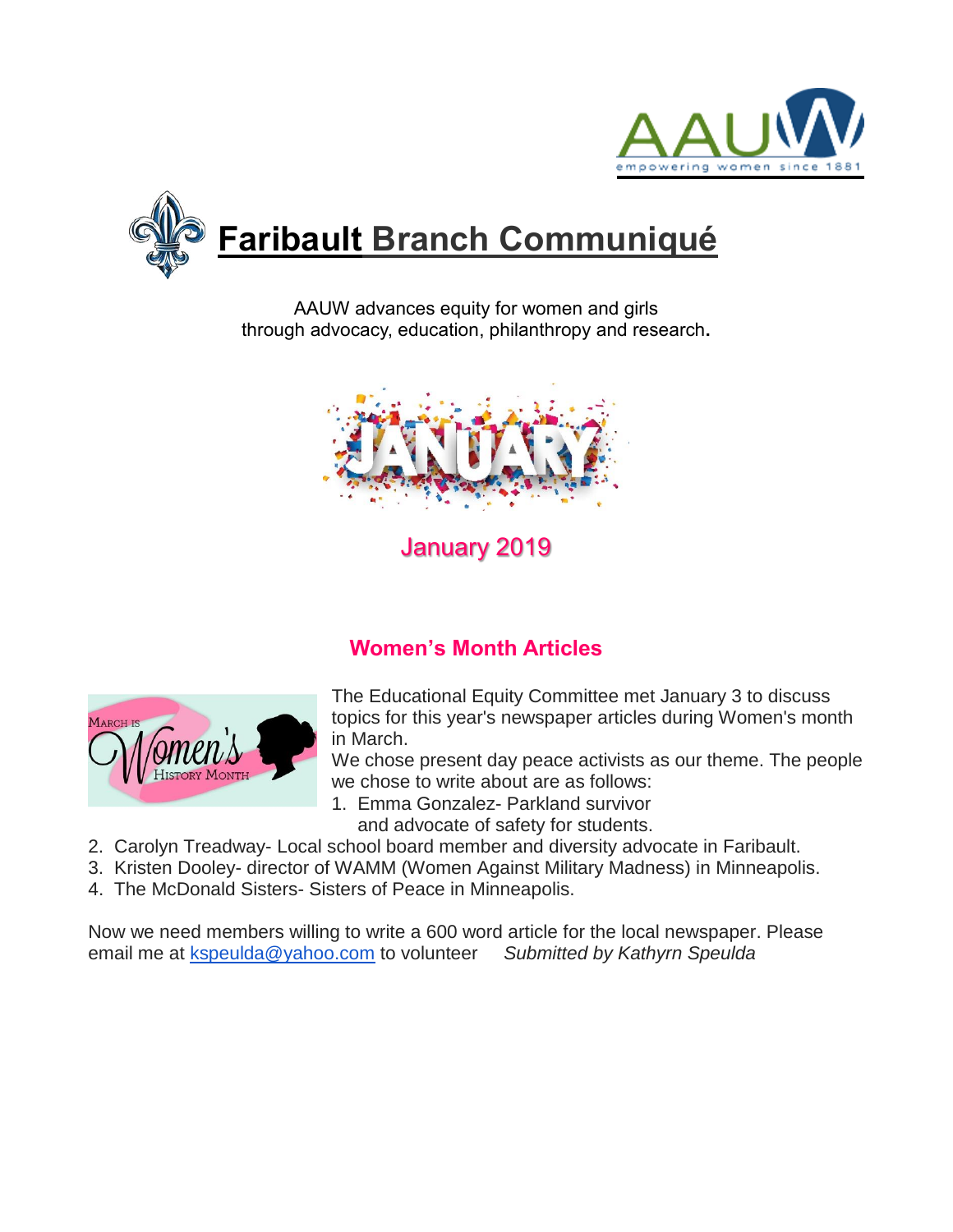### **State Board Nominating Committee**

The following was forwarded to us by Cyndy Harrison.

Hello, All –

I'm looking for a couple more people to serve the Nominating Committee. I'm very late in trying to fill these positions. I've reached out to several people and so far, I'm receiving "no, thank you."

This is the existing NC:

Nominating Committee Sharon Bigot – Minneapolis Lois Hollingsworth – St. Paul Marilyn Rossman – Grand Rapids

The positions that need to be filled in April 2019 are: Program, Public Policy, Treasurer, and President Elect.

Do you know of anyone in your branches who might be willing to fill the other two, plus alternate positions on the NC? Please let me know right away. Thank you!

Lisa



#### **Membership Memos**

**HAPPY NEW YEAR** - **Faribault Members!**

Remember to invite any ladies interested in our AAUW Branch to our FUN Activities in January. On January 19 – Saturday. We"ll have a class on making a Bead item in the morning and a Painting

Class in the afternoon. Treat yourself to these activities (one or both) for a relaxation and friendship!

For any membership information or forms contact:

*Submitted* by Membership Vice Presidents: *Kathy Larson -(332-2525) [kathyhilgerslarson@gmail.com](mailto:kathyhilgerslarson@gmail.com) Kathryn Speulda (838-0789) [kspeulda@yahoo.com](mailto:kspeulda@yahoo.com)*

You may have already read the following email from National Board Members Kendra Davis and Claudia Richards. If not, Kathy would like you to have another opportunity to do so.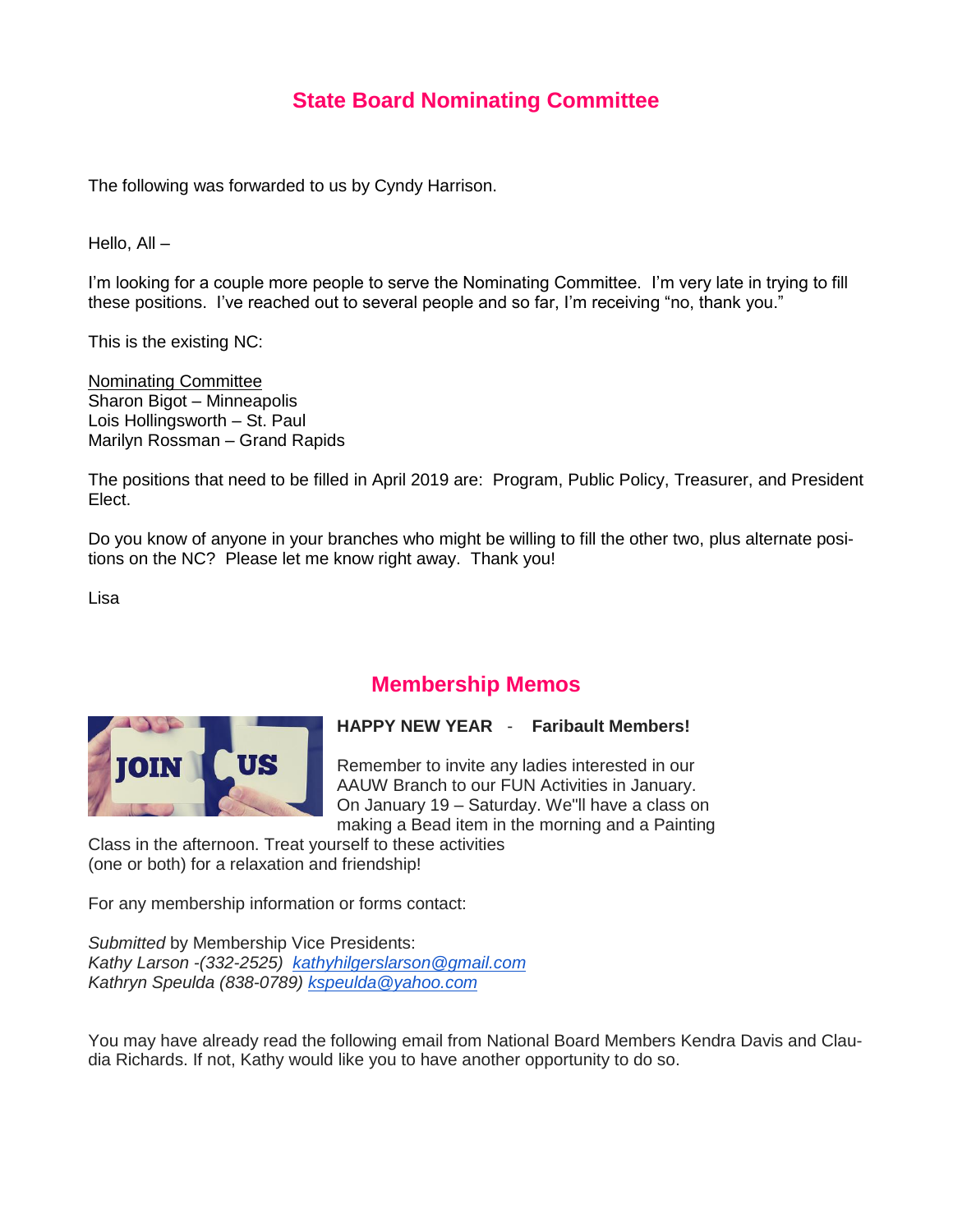

for MVPs, presidents, and finance officers

#### **December 2018**

Happy holidays! With your support, it's been a banner year for AAUW. Thanks for helping us achieve so many successes, including:

- Helping 40 states and Washington, D.C., introduce or consider pay-equity legislation, and six to pass laws (California, Connecticut, Hawaii, New Jersey, Vermont, and Washington).
- Joining Kansas City Mayor Sly James and the Women's Foundation to launch Work Smart in Kansas City, the first phase of a large-scale initiative to train 1 million to negotiate for better salaries across Kansas and Missouri.
- Launching the free, online version of [Work Smart,](http://salsa4.salsalabs.com/dia/track.jsp?v=2&c=tERCL4vQOKdFtC8%2FhFYWaLSosqkEnAmc) which is instrumental in our efforts to close the gender pay gap by 2030.
- Supporting plaintiff Aileen Rizo in *Rizo v. Fresno County Office of Education*, a critical court decision in the fight for equal pay. In April, after AAUW joined an amicus brief to help move the case forward, the Ninth Circuit ruled that using prior salary alone wasn't enough to justify a wage differential — a huge leap forward in addressing compensation inequity.

We're setting our sights even higher for 2019. Next year, we'll continue to prioritize the economic security of all women and ensure that business leaders, educators, and lawmakers do the same. And we'll work closely with the members of the 116th Congress — a record number of whom are women — to adopt a robust equity agenda. We're deeply appreciative of your continued support of AAUW's mission and we are so proud that you stand with us!

Best wishes for the New Year,



Lendra LD

Kendra L. Davis, Senior Vice President of Advancement and Partnerships



India Kichardo

Claudia Richards, Deputy Director, Member Experience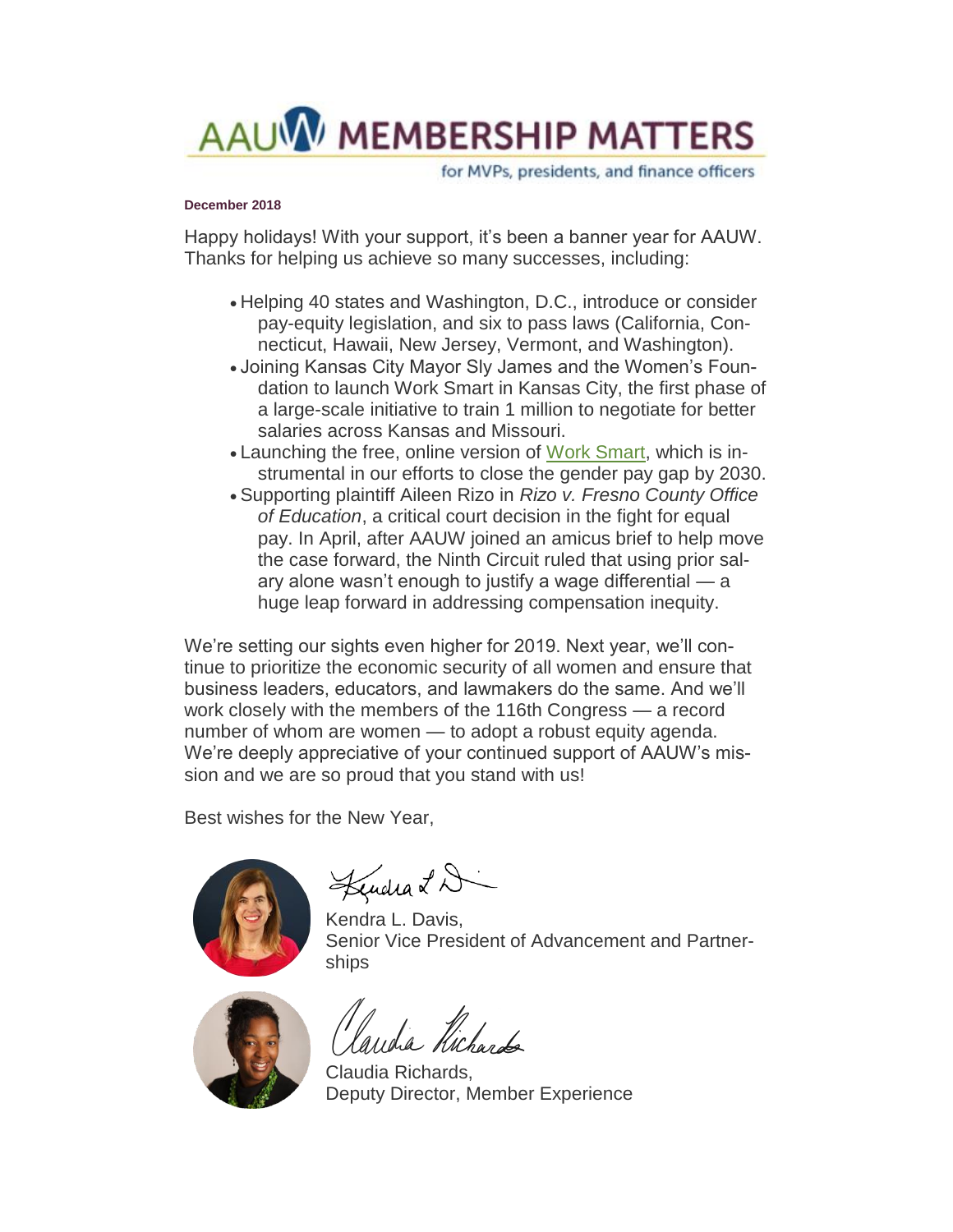## **Social Events**



Just a quick reminder that AAUW members will NOT be meeting for coffee at the Bluebird Cakery on Saturday, January 19th at 10:30 (third Saturday of the month) due to the special social activities planned for that day such as the beading, painting and dinner at 5:00. Hope to see you on February 16th!

*Thanks, Sue Olson*

### **Book Club**



Take a peek at the December Book Club meeting. Looks like a great time and feast.



We had an outstanding variation of "frontier food" at our last meeting in response to our book selections for December. Both food and books prompted a great discussion.

January's meeting will be on January 15 at Perkins. Meet at 5:45 if you wish to order dinner or 6:30 for book discussion. Our book is Notorious RBG: The Life and Times of Ruth Bader Ginsburg. Preferred dress is a black sweater or top with a lacy or ruffle collar. Optional, of course, but think picture for the newsletter in honor of RBG! *Submitted by Barb Dub-*

*bels*

## **Program**

## **Social Saturday Activities Jan. 19**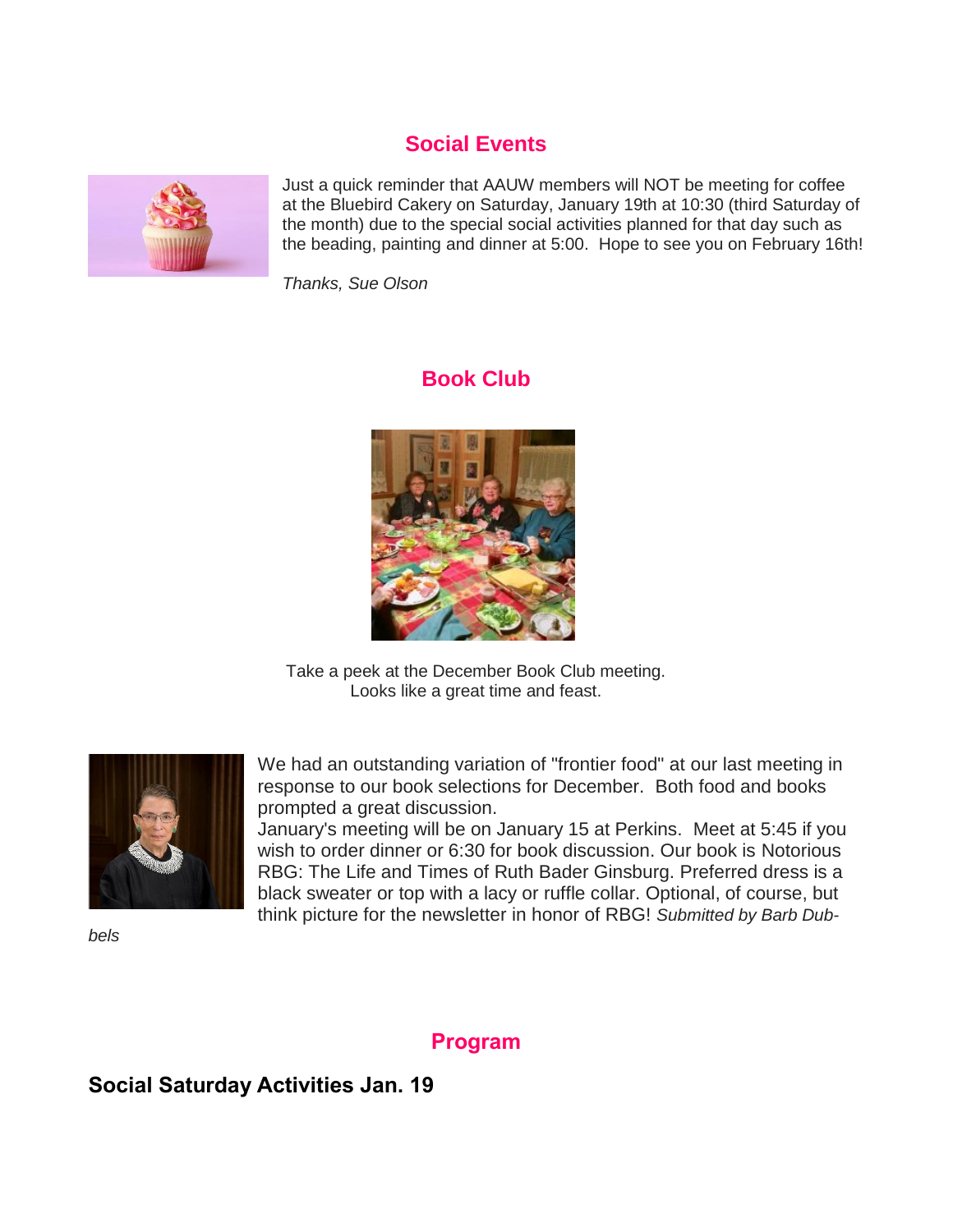\* Garden Glass Beads, 318 Central Ave.; necklace making: 1 to 2:30 P.M. Cost \$10-\$15, depending on number of beads used, payable day of. However, those who want to attend (and haven't signed up) need to call Pauline Schreiber, 334-9598 by Jan. 14. Guests are welcome.

Signed up to Come at Christmas party: Karen Rasmussen with 2 others Chris Terrell Gloria Carter JoEllen Schulz Colleen Rolling and 1 other Sue Willcutt with one other Kathy Larson

\* Painting on Gallery on the Go, 213 Central Ave, 2:30-4:30 p.m. Cost is \$25. Project will be painting on tote bag. A dragonfly theme has been selected. Those who have not signed up need to call Pauline Schreiber, 334-9598 by Jan. 14. Guest are welcome.

Signed up to Come at Christmas party: Pat Fuchs Karen Rasmussen and 2 others Chris Terrell Colleen Rolling and 1 other Sue Willcutt and 1 other Diane Hagen Kathy Larson Pauline Schreiber

\* Dinner social and meeting - Open to all AAUW members and guests. 5 p.m. At Crocked Pint (We have reservation for 20, so hope we get near to that.)

#### February and March

Remember we are meeting at the Rice County Historical Society Museum, 1814 NW Second Ave., in February and March.Dates are: Monday, Feb. 25 and March 25, starting at 6:15 p.m. with business meeting, 7 p.m. program. February's program will be Nort Johnson, chamber head, speaking on the Main Street Program and Kymn Anderson, retired long-time chamber leader, speaking on the Virtues Program. In March, one of own, Liz Hartman, will give a presentation on making a garden bee and pollinator friendly.

#### *From Program co-chairs Pauline Schreiber and Sue Willcutt*

Those who have signed up are listed below. The cost I'd \$26. Those who are going need to send a \$26 to Julie Olson (made out to AAUW). Any addition people interested need to call Pauline Schreiber, 334-9598, by Monday, Jan. 14. Reservations (and purchase of tickets) need to be made by Jan. 14. Pauline intends to use her credit card for tickets and get reimbursed by Faribault AAUW, so send payment to Julie Olson - but call Pauline a soon as possible, if planning to go.

Signed up at Christmas party: Liz Hartman Mary Lillquist Karen Rasmussen and 2 others Chris Terrell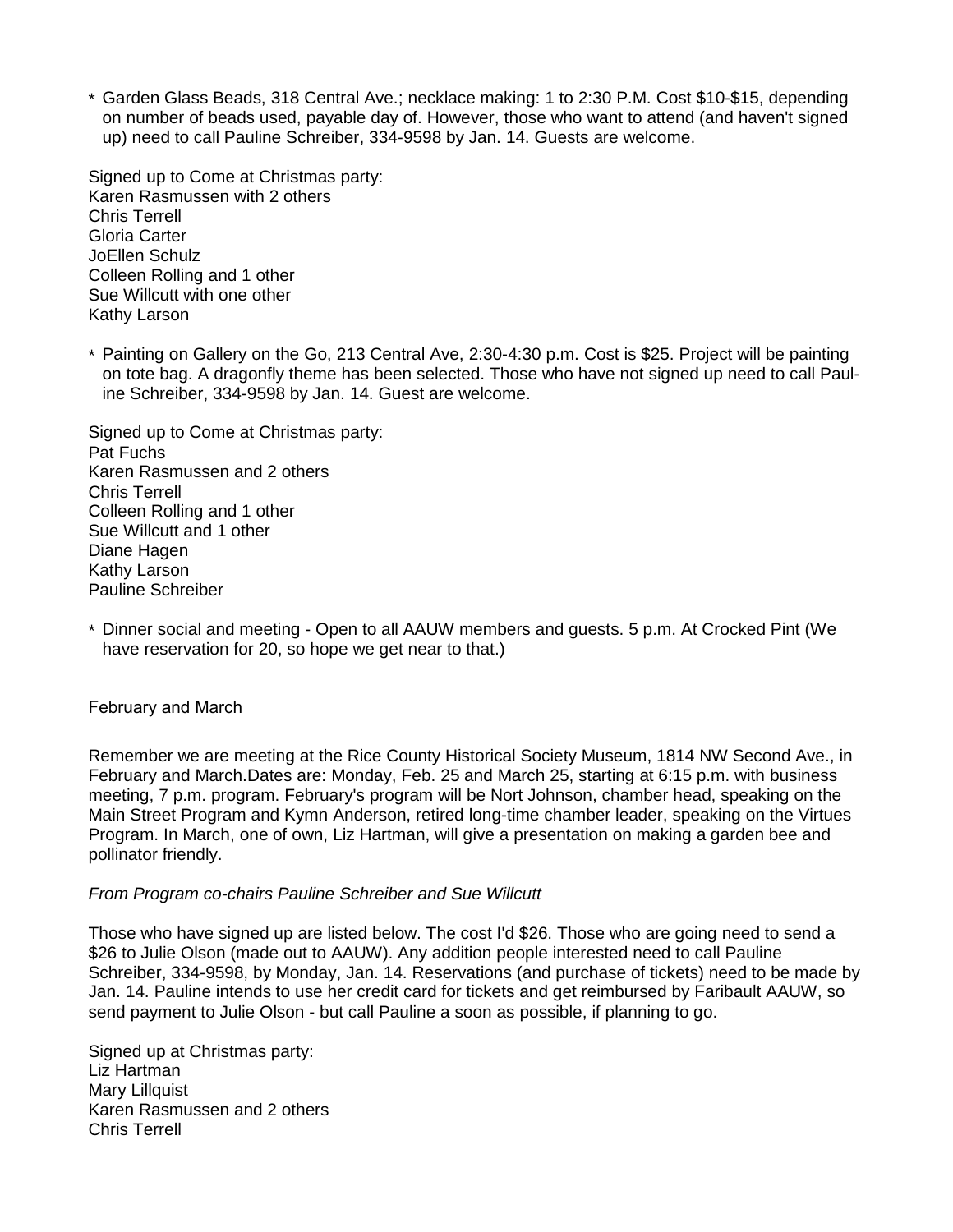Pat RFuchs Sayaka Yamazaki Diane Hagen JoEllen Schulz Pauline Schreiber

#### **February and March**

Remember we are meeting at the Rice County Historical Society Museum, 1814 NW Second Ave., in February and March.Dates are: Monday, Feb. 25 and March 25, starting at 6:15 p.m. with business meeting, 7 p.m. program. February's program will be Nort Johnson, chamber head, speaking on the Main Street Program and Kymn Anderson, retired long-time chamber leader, speaking on the Virtues Program. In March, one of own, Liz Hartman, will give a presentation on making a garden bee and pollinator friendly.

From Program co-chairs Pauline Schreiber and Sue Willcutt

#### **MN History Theatre Trip** Sunday, Feb. 10 to see "Stewardess.

Those who have signed up are listed below. The cost I'd \$26. Those who are going need to send a \$26 to Julie Olson (made out to AAUW). Any addition people interested need to call Pauline Schreiber, 334-9598, by Monday, Jan. 14. Reservations (and purchase of tickets) need to be made by Jan. 14. Pauline intends to use her credit card for tickets and get reimbursed by Faribault AAUW, so send payment to Julie Olson - but call Pauline a soon as possible, if planning to go.

Signed up at Christmas party: Liz Hartman Mary Lillquist Karen Rasmussen and 2 others Chris Terrell Pat RFuchs Sayaka Yamazaki Diane Hagen JoEllen Schulz Pauline Schreiber *Submitted by Pauline Schrieber*

> Are you looking to showcase your artistic talent? The annual AAUW Art Contest is underway, and it's a terrific opportunity to display your work! Enter now and vote later for your favorite entries.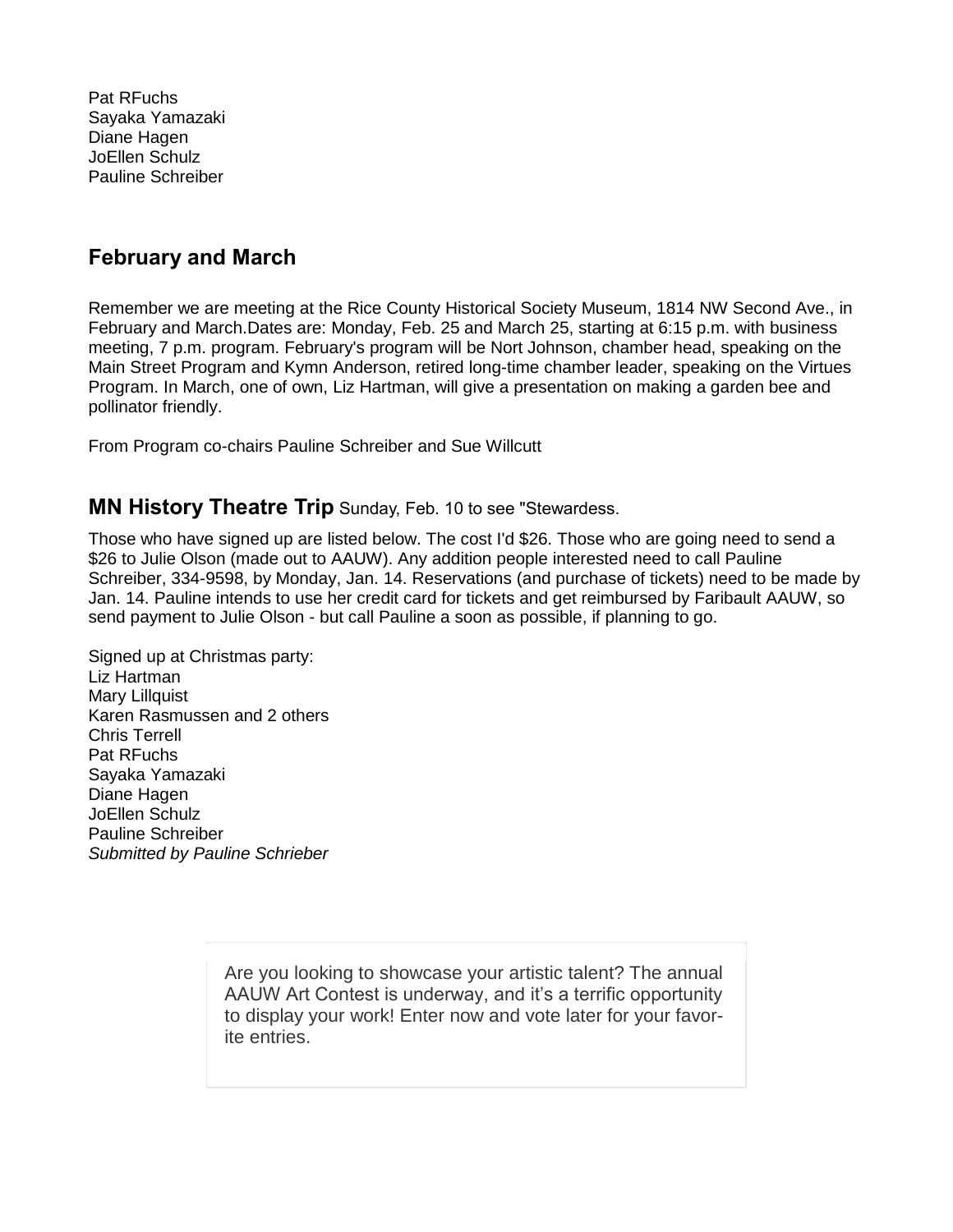This year, we will give special preference to entries that reflect AAUW's mission, vision and values:

- 1. Advancing equity for women and girls through research, education and advocacy
- 2. Equity for All
- 3. Nonpartisan, fact-based, integrity, inclusion and intersectionality

Through February 7, submit an electronic version of your design to the [AAUW Art Contest web page.](http://salsa4.salsalabs.com/dia/track.jsp?v=2&c=9aSvPmcKdkWnEAYKlRT5FB4IoX3eNGuF) Your entry can be photography, a digital photo of your painting, drawing, sculpture, or any other form of visual art. AAUW members can vote for their favorite images once a day from February 12 until February 26. The winning entries as well as the artists' biographies will be featured on a collection of AAUW notecards that will be mailed to members this spring.

For more information, to submit artwork, and to see last year's art gallery, please visit the [AAUW Art Contest web](http://salsa4.salsalabs.com/dia/track.jsp?v=2&c=kNyp%2F5XEH13%2BAInP4uaYvR4IoX3eNGuF)  [page.](http://salsa4.salsalabs.com/dia/track.jsp?v=2&c=kNyp%2F5XEH13%2BAInP4uaYvR4IoX3eNGuF)

I hope you'll participate in this year's contest. And please spread the word throughout your branch and state. Thank you!

Best regards,



Lendra LD

Kendra L. Davis, Senior Vice President, Advancement and Partnerships

### **Secretary's Report**

#### **FARIBAULT AAUW BOARD MEETING MINUTES 10:30 AM, DECEMBER 15, 2018 BACHARACH BUILDING**

The meeting was called to order by President Colleen Rolling. Plans for the Christmas party were discussed. The potluck party will be at 6pm, December 17th, at the Cathedral of Our Merciful Savior's Cloister. Members are to provide hors d'oeuvres. Pauline Schreiber has purchased plates, napkins, etc. Pauline asked if it was okay to only provide punch without alcohol. The board agreed since this would be easier and cost less. Come at 4:30 to help set up. Members are to bring peanut butter to donate to the Community Cafe and also ornaments as Bunco prizes.